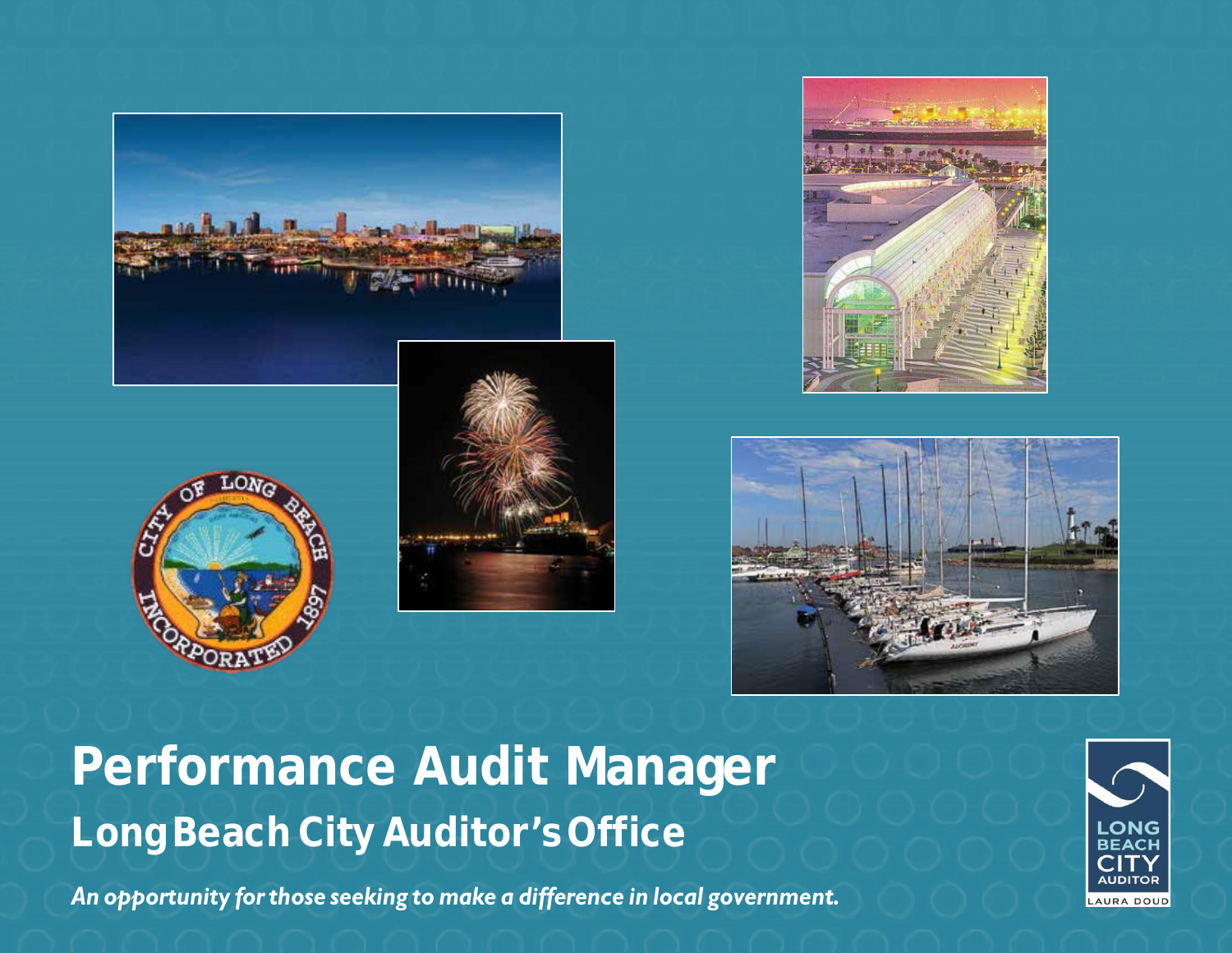

# **Long Beach**

Ideally located on the Pacific Ocean south of Los Angeles, adjacent to Orange County, Long Beach, California (population 470,000) is frequently described as a series of strong, diverse interwoven smaller communities within a large city. Enjoying an ideal Southern California climate, Long Beach is home to an abundance of cultural and recreational options. The Long Beach Convention Center, Aquarium of the Pacific, Queen Mary and the annual Grand Prix of Long Beach, plus a wide variety of other attractions (two historic ranchos, three marinas, and five golf courses), serve to draw 5.5 million visitors a year.

Covering approximately 50 square miles, Long Beach is supported by a wide mix of industries with education, health and social services, manufacturing, retail trade, and professional services comprising the highest representation. The City is known for its livable and desirable neighborhoods. The City is also home to California State University, Long Beach (CSULB) and Long Beach City College. CSULB is one of the largest campuses in the California State University system and was recently ranked the No. 3 best value public college in the nation. The Long Beach Unified School District, serving the K-12 student population, consistently attracts

international recognition for increasing student achievement and public education best practices.

While it offers all the amenities of a large metropolis, Long Beach has the added benefit of having maintained a strong sense of community and cohesiveness despite its size. The seventh largest city in California, Long Beach has been referred to as the "most diverse city" in the country by USA Today. A superb climate, quality schools, a vibrant downtown, and a wide variety of neighborhoods help make Long Beach one of the most livable communities in the country.

The City is a full-service Charter City governed by a directly elected Mayor and nine City Council Members who are elected by district. The City Auditor, City Attorney and City Prosecutor are also elected positions. Long Beach is a full-service municipality and operates a leading deep-water port, offshore and onshore oil production, a local health department, gas and water utilities, a convention and entertainment center, aquarium, museum, two historic ranchos, marinas, golf courses and a commercial airport. The City is supported by a total FY 2022 budget of \$3 billion and employs nearly 6,000 full and part-time personnel in 23 departments.

# **City Auditor's Office**

A Long Beach native, Laura Doud is one of only four elected Auditors in California, has served as City Auditor since 2006 and was re-elected in 2022 to another four-year term. She is a Certified Public Accountant, Certified Fraud Examiner and a law school graduate. Laura is dedicated to the mission of the Office which is to make Long Beach better through independent audits and fraud investigations.

The Office performs a variety of audit and review services, including contract and performance



audits, operational and internal control reviews surrounding City revenues and expenses, and fraud investigations. Laura Doud has ensured the Office meets the highest standards by submitting to triennial peer reviews. This dedication to excellence is evident through the recognition of the Office's work, which has been awarded eight prestigious Knighton Awards by the Association of Local Government Auditors. These awards recognize the best performance audit reports issued by its 300 members.

The Office has an annual budget of \$3.4 million with 18 FTEs that handle audits, fraud hotline investigations, garnishments, payment review, and administration. For more information on the City Auditor and recent audit reports, please visit the website at [www.CityAuditorLauraDoud.com.](http://www.cityauditorlauradoud.com/)

*"The City Auditor's Office is a professional office with an excellent working environment. We provide many opportunities for growth and development. The City Charter provides enormous authority and latitude in the selection of the audits we perform. As a result, members of our team gain valuable experience in a variety of settings and departments. Our work is exciting and rewarding as we strive to identify recommendations that provide value to the City. We are looking for dynamic and dedicated individuals to join our team."*

 *– Laura Doud, City Auditor*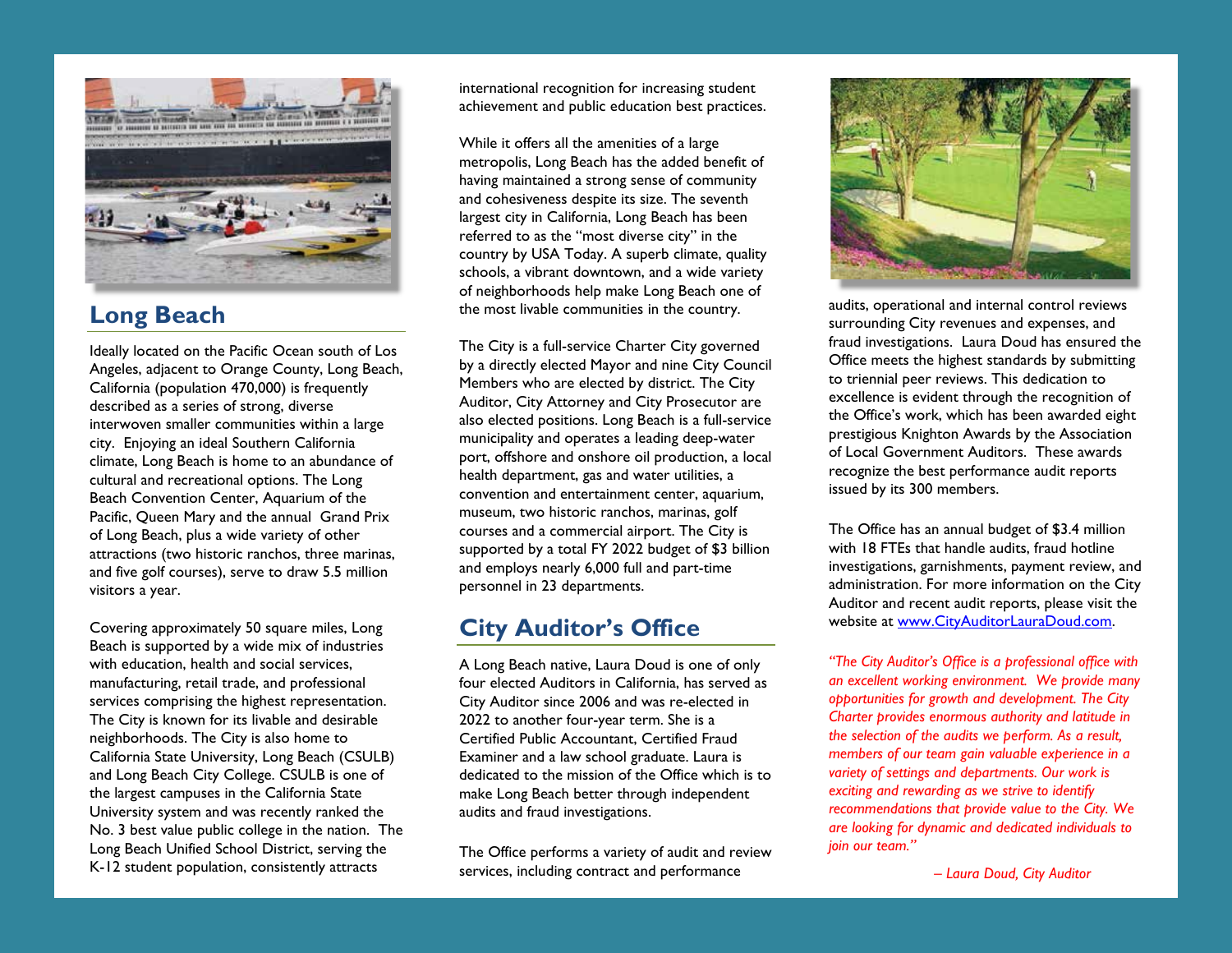

### **Performance**

### **Audit Manager**

The Performance Audit Manager reports to the Deputy City Auditor and is responsible for leading performance audit engagements in compliance with professional auditing standards. This includes development of audit objectives, scope and audit programs. As an audit project leader, the Performance Audit Manager must take responsibility for the overall execution and scope of an audit project, from planning through final delivery, including development of budgets, timelines, effective status reports, and final report preparation.

The Performance Audit Manager supervises staff, which includes prioritizing and assigning work; conducting performance evaluations; ensuring staff is trained; ensuring employees follow policies and procedures, and maintaining a healthy and safe working environment. The Performance Audit Manager also performs all operational aspects of performance audits of City operations, including but not limited to planning audit activities, preparing audit programs, performing fieldwork such as conducting interviews, observations and testwork, preparing working papers, writing audit reports, and presenting findings and making recommendations,

#### as needed.

The Performance Audit Manager may be asked to assist with ad-hoc projects and prepare schedules and reports, and other tasks as directed by the City Auditor and/or Deputy City Auditor such as data extraction, validation, and analysis.

As part of the management team, the Performance Audit Manager will participate in strategic discussions regarding audits and projects, process improvements, and staffing and resource considerations. The Performance Audit Manager will supervise and review audit work conducted by performance auditors, including workpapers and management correspondence. In addition, the Performance Audit Manager will assume a leadership role which includes contributing to a positive work environment and supporting the Office goals.

### **The Ideal Candidate**

The City Auditor's Office is seeking a seasoned professional with skills and experience in planning, leading, and coordinating performance audits. The ideal candidate should possess strong knowledge of theories, principles, and practices of audits and internal controls as well as the ability and experience to apply such knowledge to performance audits and control projects involving government activities and resources. The ideal candidate will display a natural curiosity for detail and information, along with a genuine desire to understand applicable municipal, state and federal laws, policies, operations, business systems and processes. The Performance Audit Manager will have a keen eye for identifying risks, weaknesses, and opportunities for improvement within City operations.

The ideal candidate is someone who enjoys the role of being a working manager in a dynamic

setting. The Performance Audit Manager will be an adept project manager who displays agility in balancing multiple priorities and projects simultaneously. A self-directed and motivated professional, the Performance Audit Manager will be comfortable working autonomously with minimal direction and oversight.

Known for professional courage and tenacity to pursue the facts, the ideal candidate possesses outstanding analytical skills to focus on what matters, as well as the ability to flex communication skills to maximize the amount and quality of information obtained from others.

The ideal candidate possesses a high level of professionalism and diplomacy, exhibiting outstanding interpersonal skills, and has the proven ability to establish and maintain productive working relationships across a wide variety of function areas. The Performance Audit Manager will help to further position the Office as a valuable business partner committed to accountable, transparent and efficient government.



The ideal candidate will possess a reputation for being the ultimate team player who actively promotes the organization's vision, mission and core values. The Performance Audit Manager is an effective manager of people who is respected for upholding high professional standards and